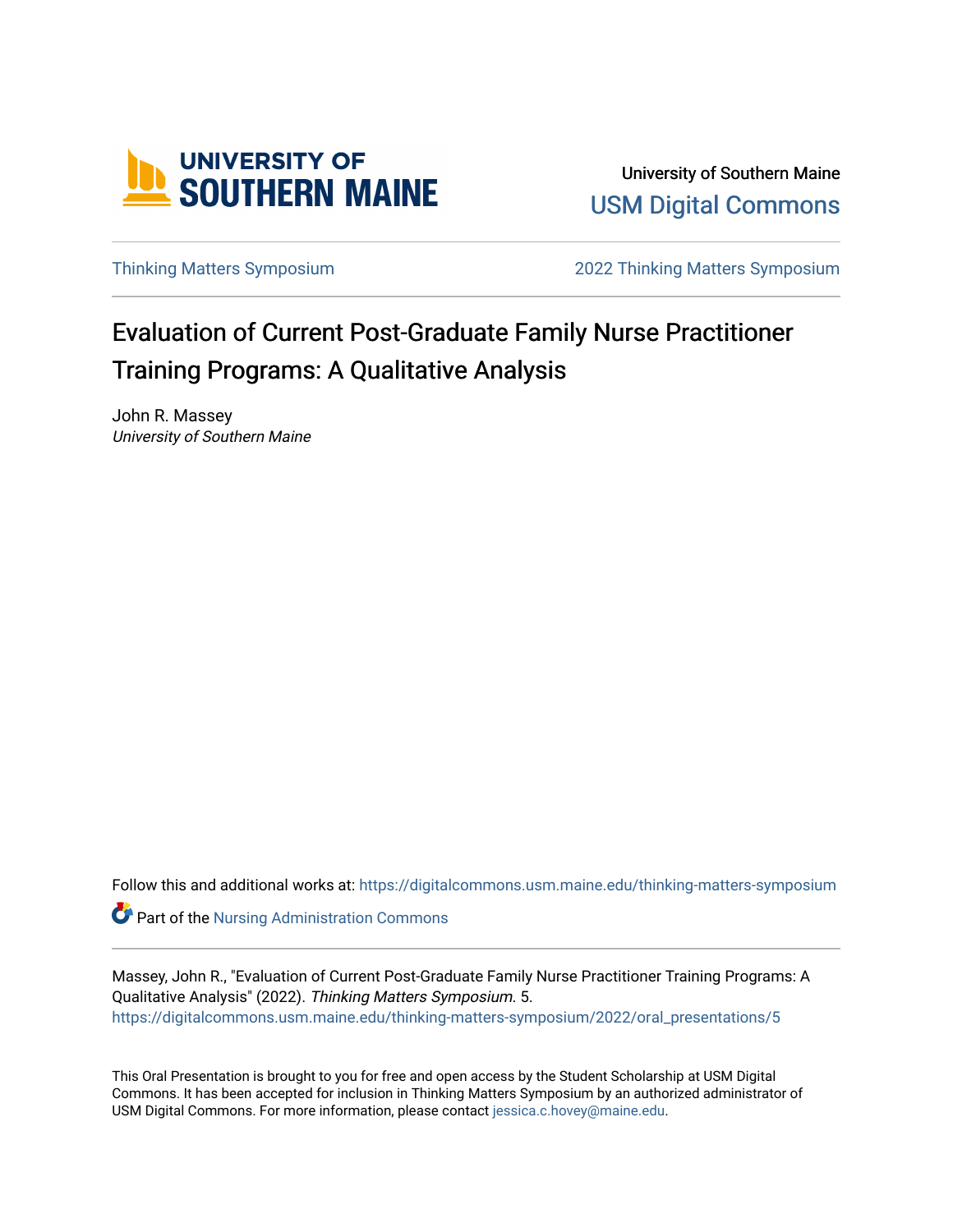# EVALUATION OF CURRENT POST-GRADUATE FAMILY NURSE PRACTITIONER TRAINING PROGRAMS: A QUALITATIVE ANALYSIS

JOHN MASSEY, RN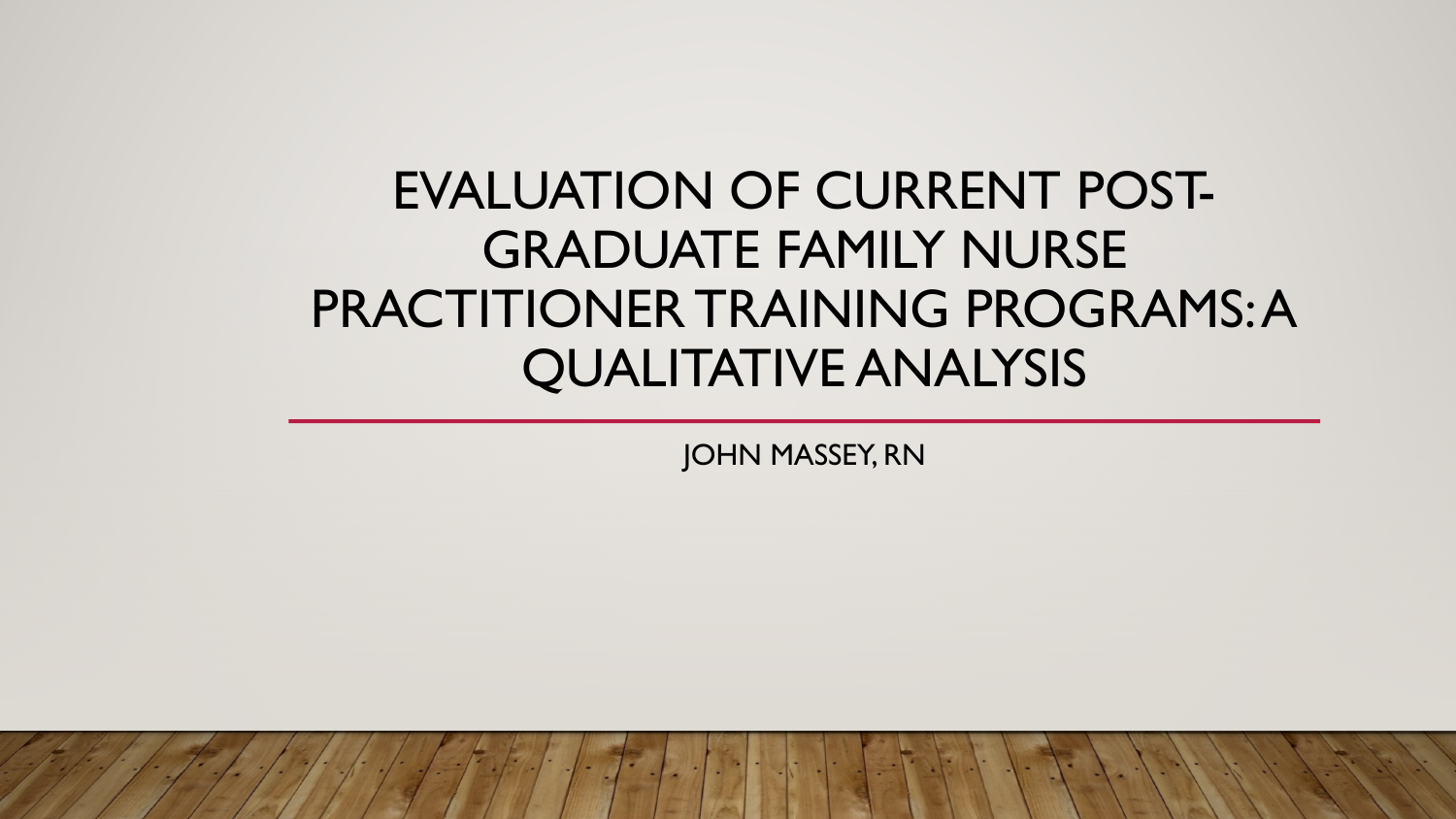#### AGENDA

- INTRODUCTION
	- BACKGROUND
	- PROJECT SCOPE AND PURPOSE
	- RESEARCH QUESTIONS
- METHODS
- RESULTS
	- PROGRAM CHARACTERISTICS TABLE
	- KEY INFORMANTS
	- RESIDENT SELECTION
	- CURRICULUM DEVELOPMENT
	- PROGRAM FUNDING
	- SUCCESSES AND CHALLENGES
	- EVALUATION
	- RECOMMENDATIONS FOR NEW PROGRAMS
- DISCUSSION
- IMPLICATIONS
- REFERENCES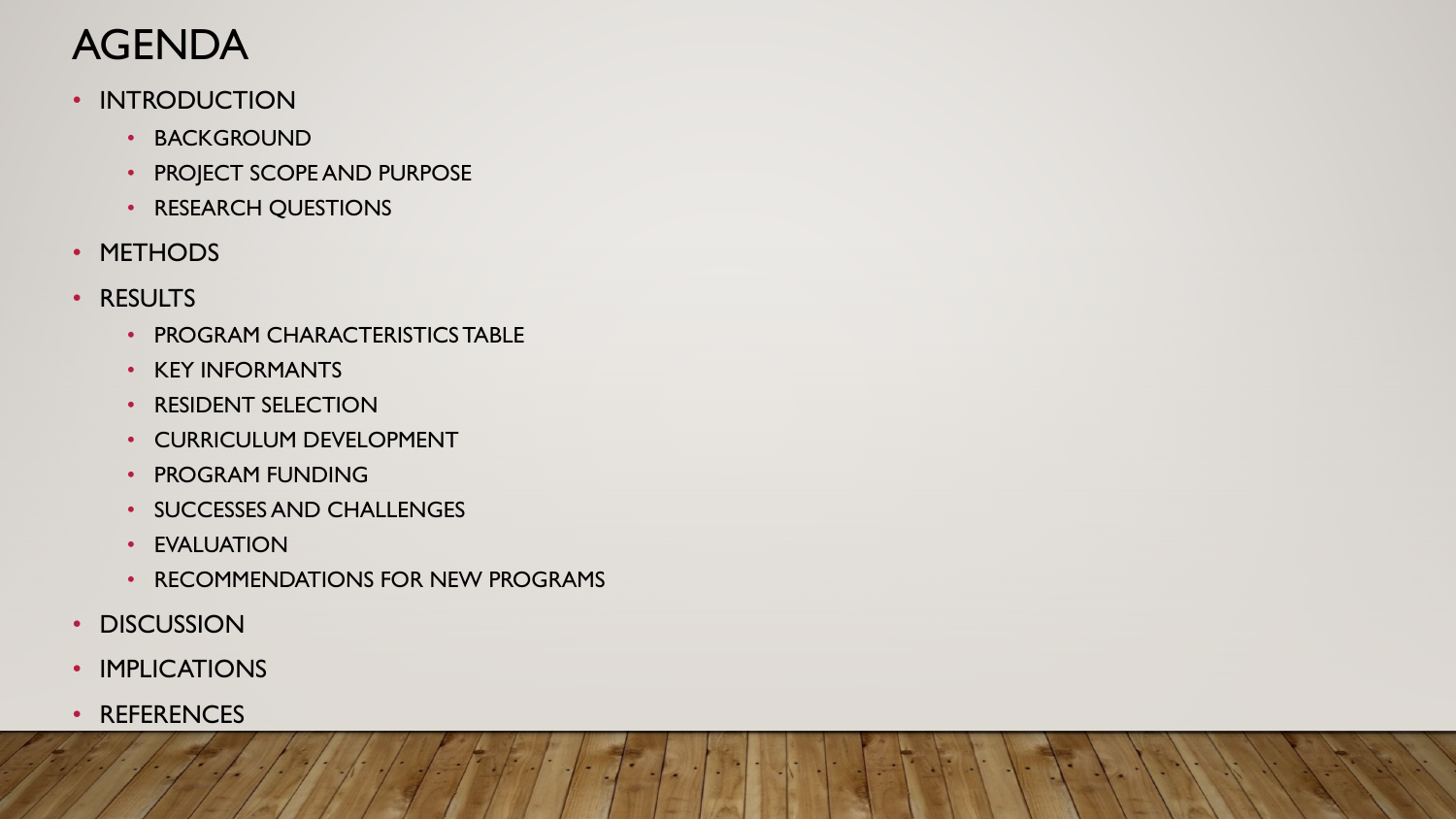## BACKGROUND

- Family nurse practitioner (FNP) post-graduate training programs (also referred to as residencies, fellowships, or transition to practice (TTP) programs) are becoming more commonplace in healthcare as leaders seek to better train nurse practitioners as they transition from graduate education to practice (Kesten et al., 2021).
- FNP post-graduate training programs are relatively new, with the most wellestablished programs having only been around since 2007 (Nicely & Fairman, 2015).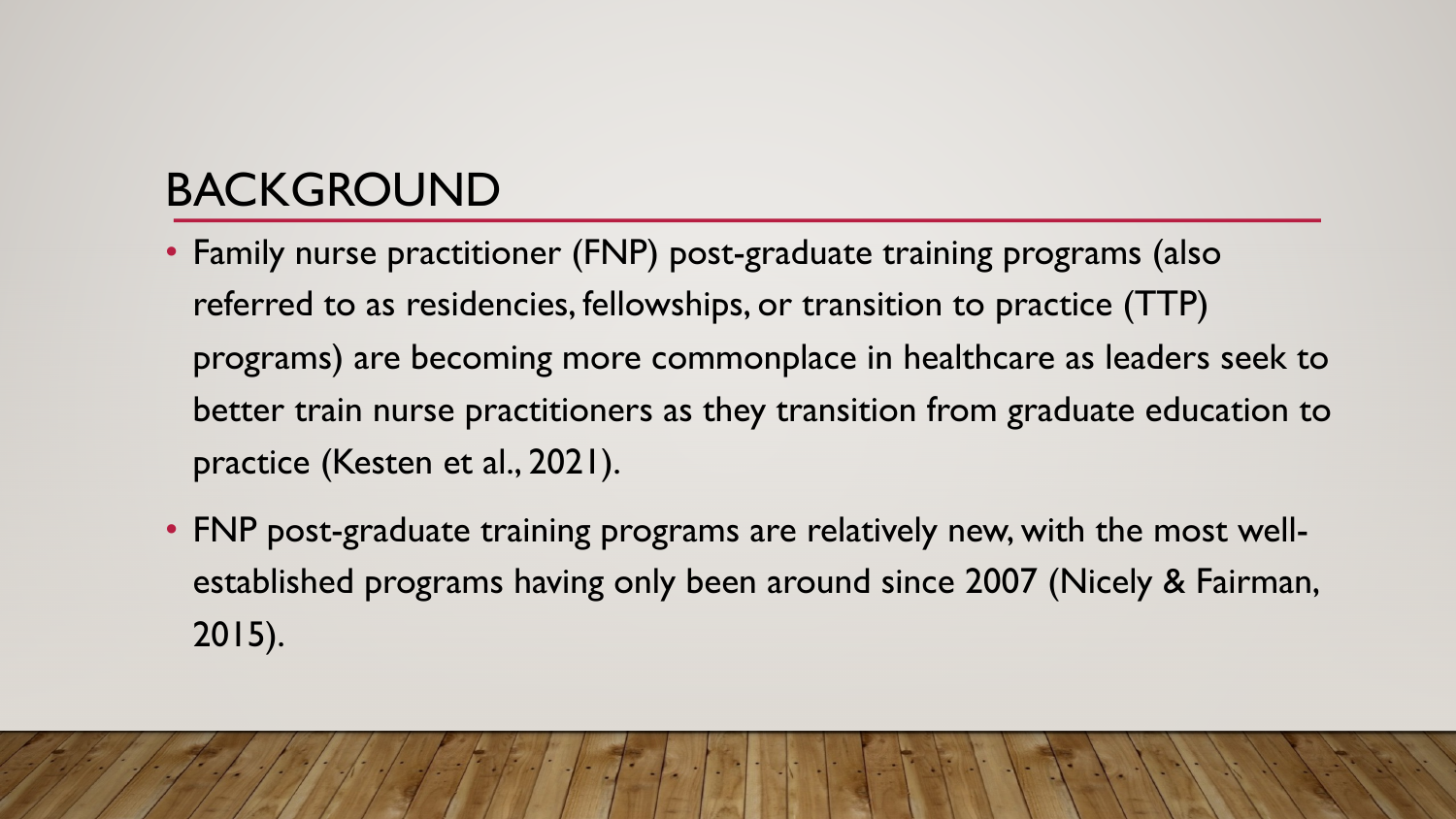## UTILITY OF NP RESIDENCIES

- Other professional healthcare disciplines (medicine, physical therapy, pharmacy) have well-established and accredited post-graduate training programs that prepare new graduates for transition into the workforce. Conversely, FNP post-graduate training programs vary in length, curriculum, accreditation, affiliation and level of preparation (Hicks et al., 2018).
- With the complexity of patient healthcare evolving, increasing scopes of practice for nurse practitioners and existing primary care provider shortages, FNP post-graduate training program assessment is critical as healthcare institutions seek to better prepare new graduate FNPs (Martsolf et al., 2017).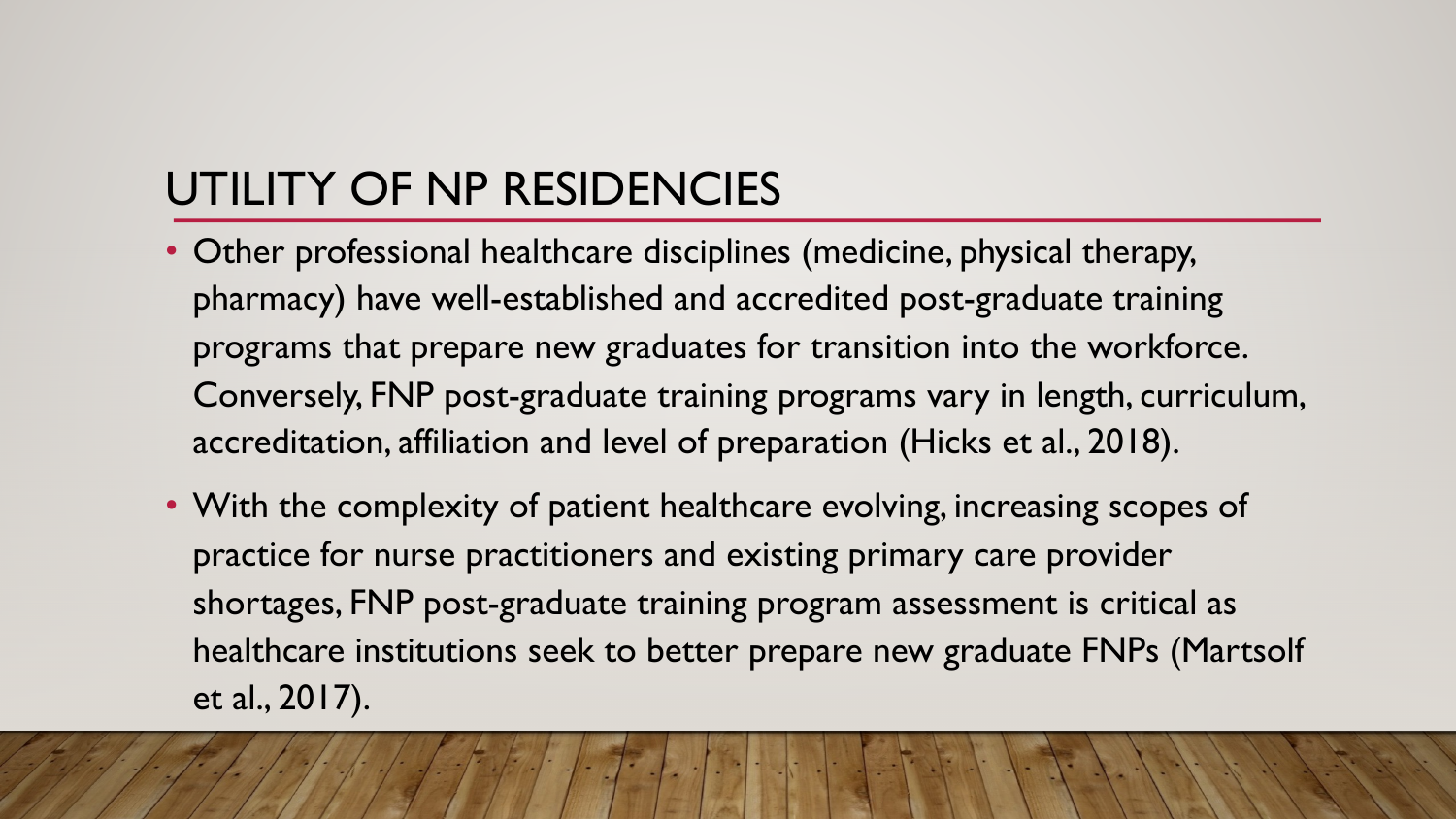#### SCOPE OF PROJECT AND PURPOSE:

- The purpose of this capstone was to conduct a qualitative assessment of postgraduate family nurse practitioner post-graduate training programs to inform MaineHealth Medical Group (MHMG) in their efforts to implement their own Advanced Practice Provider residency program.
- A qualitative analysis of other family nurse practitioner post-graduate training programs will aid MHMG in their efforts to implement their own APP residency program. There are few accredited programs in the US and assessing what other institutions have done to successfully launch, maintain and evaluate their programs will aid MHMG in this process.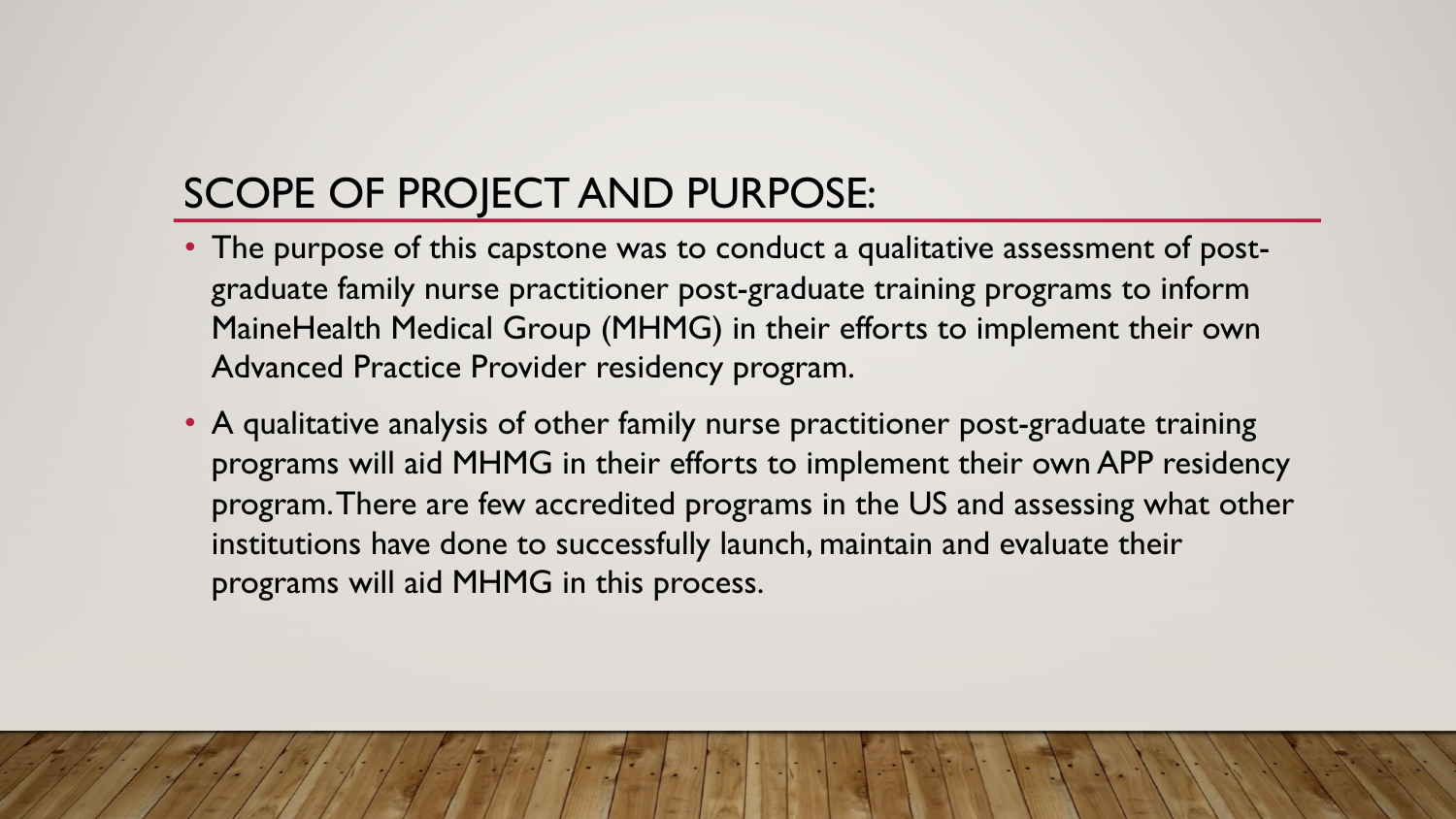#### RESEARCH QUESTIONS:

- 1. What factors contributed to successful coordination and implementation of family nurse practitioner post-graduate training programs?
- 2. How have program coordinators and directors evaluated their training programs?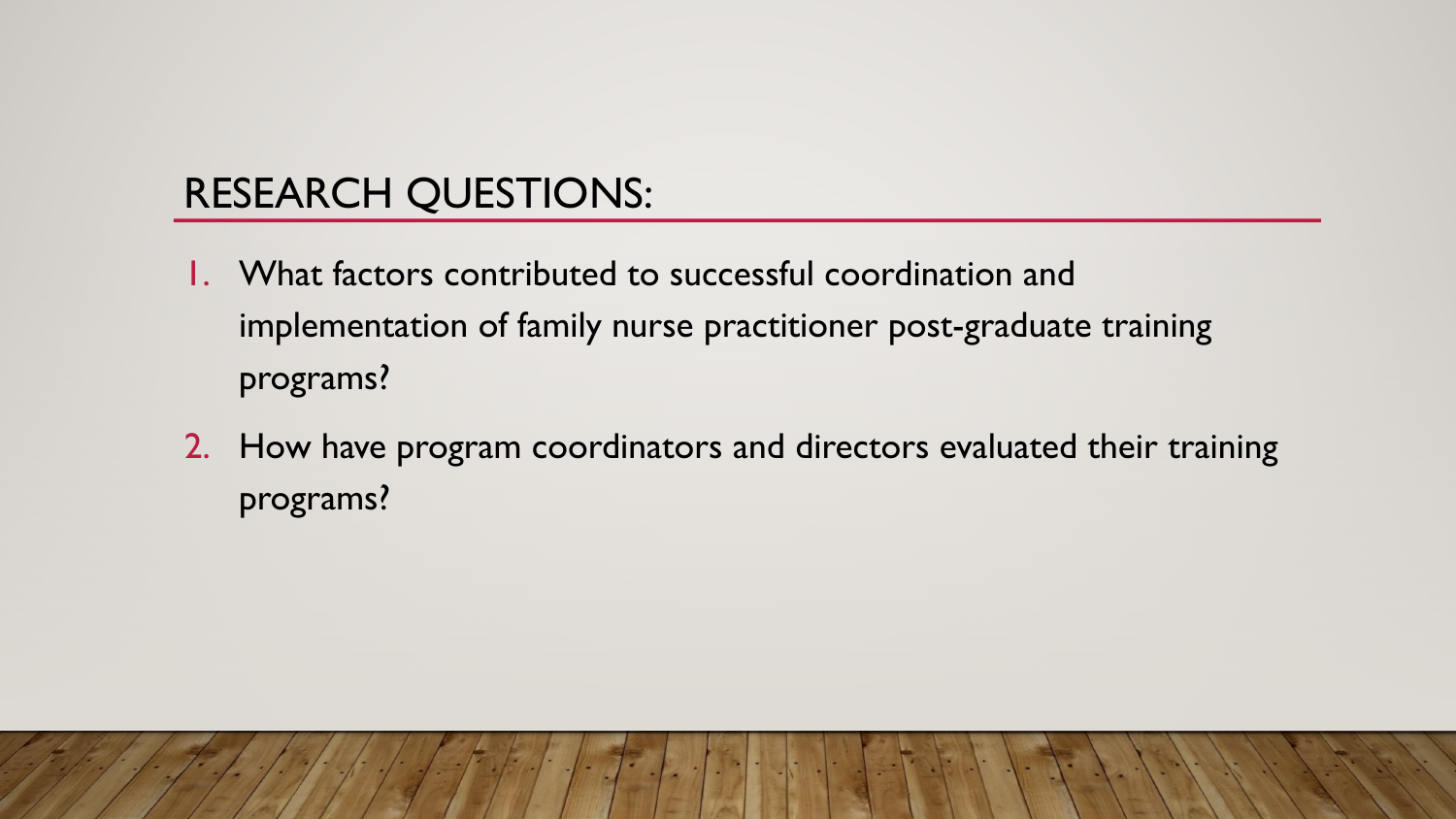#### **METHODS**

- Developed qualitative interview guide questions using the Consolidated Framework for Implementation Research (CFIR)
	- Sample questions included questions on program information, implementation, challenges, program evaluation and recommendations for new programs.
- Through July and August 2021, 50 potential key informants were contacted via email to set up a Zoom interview.
- Key informants were chosen for contact using convenience sampling and were identified through the NNPRFTC list of training programs and sites (NNPRFTC, 2021).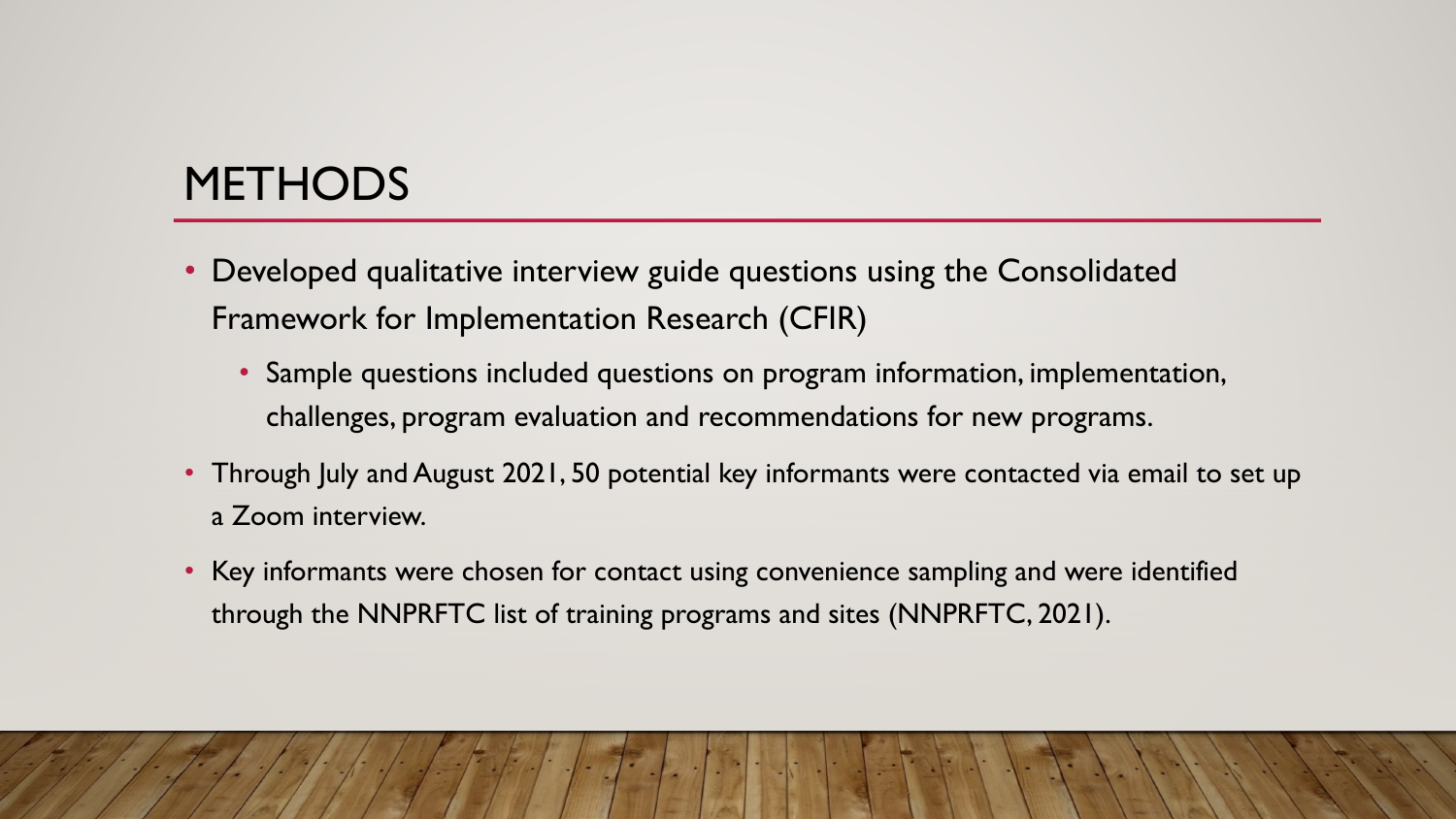# METHODS (CONT.)

- Of those contacted, 14 key informants confirmed a scheduled interview date in July or August 2021 via Zoom.
- One program director responded in declination as they considered their program too new for evaluation; another responded and was unavailable during the allotted research timeframe.
- After this attrition and 36 non-responses, fourteen semi-structured interviews with 19 key informants were conducted.
- Informed consent was received from participants prior to the beginning of the interview.
- This study was not considered to be human subjects research by the USM ORIO. (RFD  $\#$ HRPP 070121-76 A Qualitative Assessment of Post-Graduate FNP Residency Training Programs)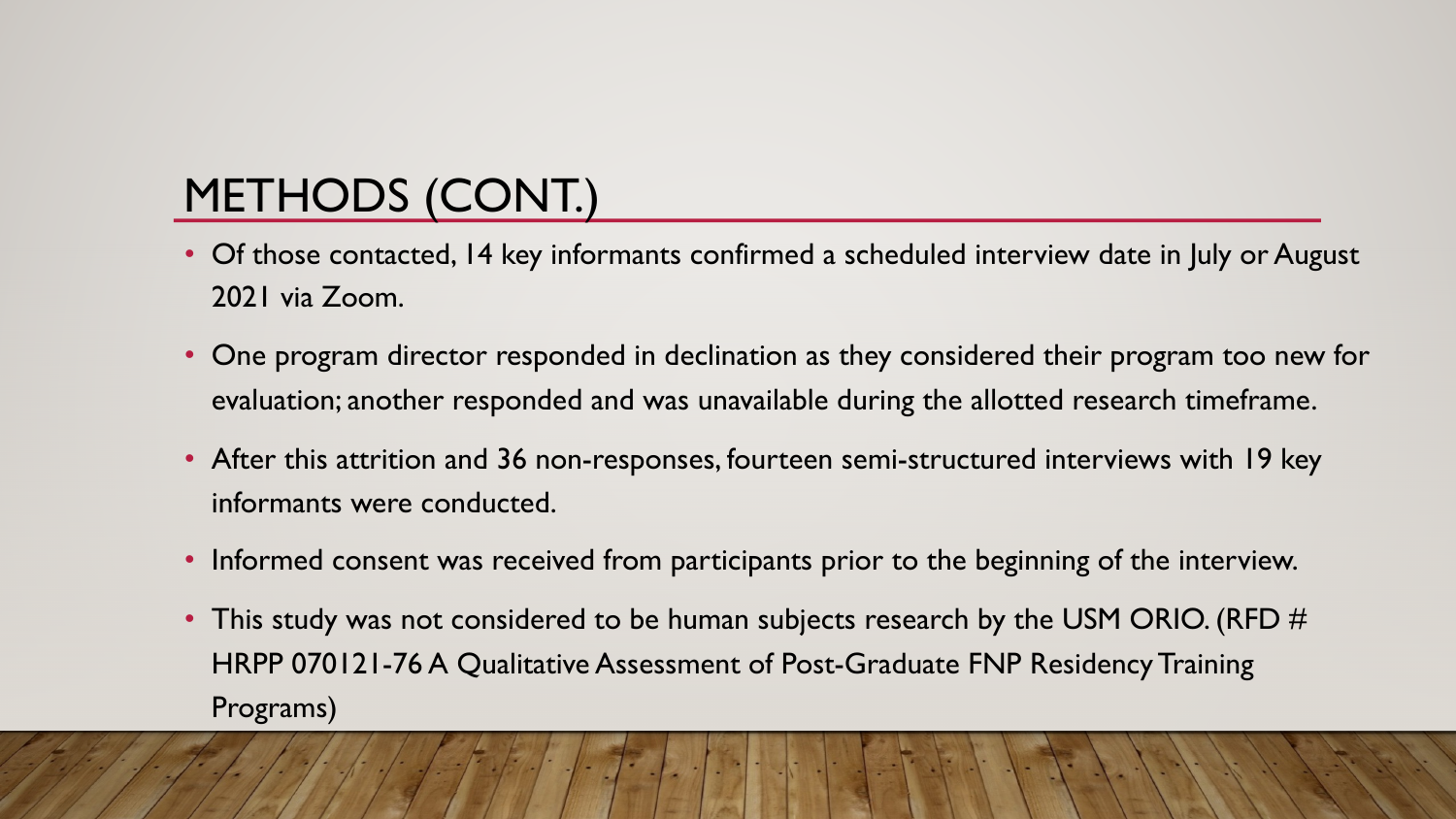#### RESULTS: PROGRAM CHARACTERISTIC TABLE

| <b>Characteristics</b>                                                                     | Number of Programs ( $N = 14$ ) |
|--------------------------------------------------------------------------------------------|---------------------------------|
| <b>Affiliation</b>                                                                         |                                 |
| University/academic medical center                                                         | $\overline{4}$                  |
| Federally Qualified Health Center                                                          | 10                              |
| <b>Accreditation</b>                                                                       |                                 |
| <b>NNPRFTC</b>                                                                             | 3                               |
| Other                                                                                      | 4                               |
| In Progress (with NNPRFTC process)                                                         | 7                               |
| Accepts Physician Assistants or other clinicians (i.e.<br><b>Certified Nurse Midwives)</b> |                                 |
| Yes                                                                                        | 4                               |
| N <sub>0</sub>                                                                             | 10                              |
| <b>Program Length</b>                                                                      |                                 |
| One year                                                                                   | 12                              |
| 13 months                                                                                  | $\mathbf{1}$                    |
| Two years                                                                                  | 1                               |
| <b>Program Training Discipline</b>                                                         |                                 |
| Family NP Residency                                                                        | 10                              |
| LGBTQ+ NP Fellowship                                                                       | 1                               |
| APP Critical Care Fellowship                                                               | $\overline{2}$                  |
| Pediatric Acute Care Fellowship                                                            | 1                               |
| <b>Program Region</b>                                                                      |                                 |
| Northeast                                                                                  | 6                               |
| Midwest                                                                                    | $\overline{4}$                  |
| Northwest                                                                                  | $\overline{\mathcal{A}}$        |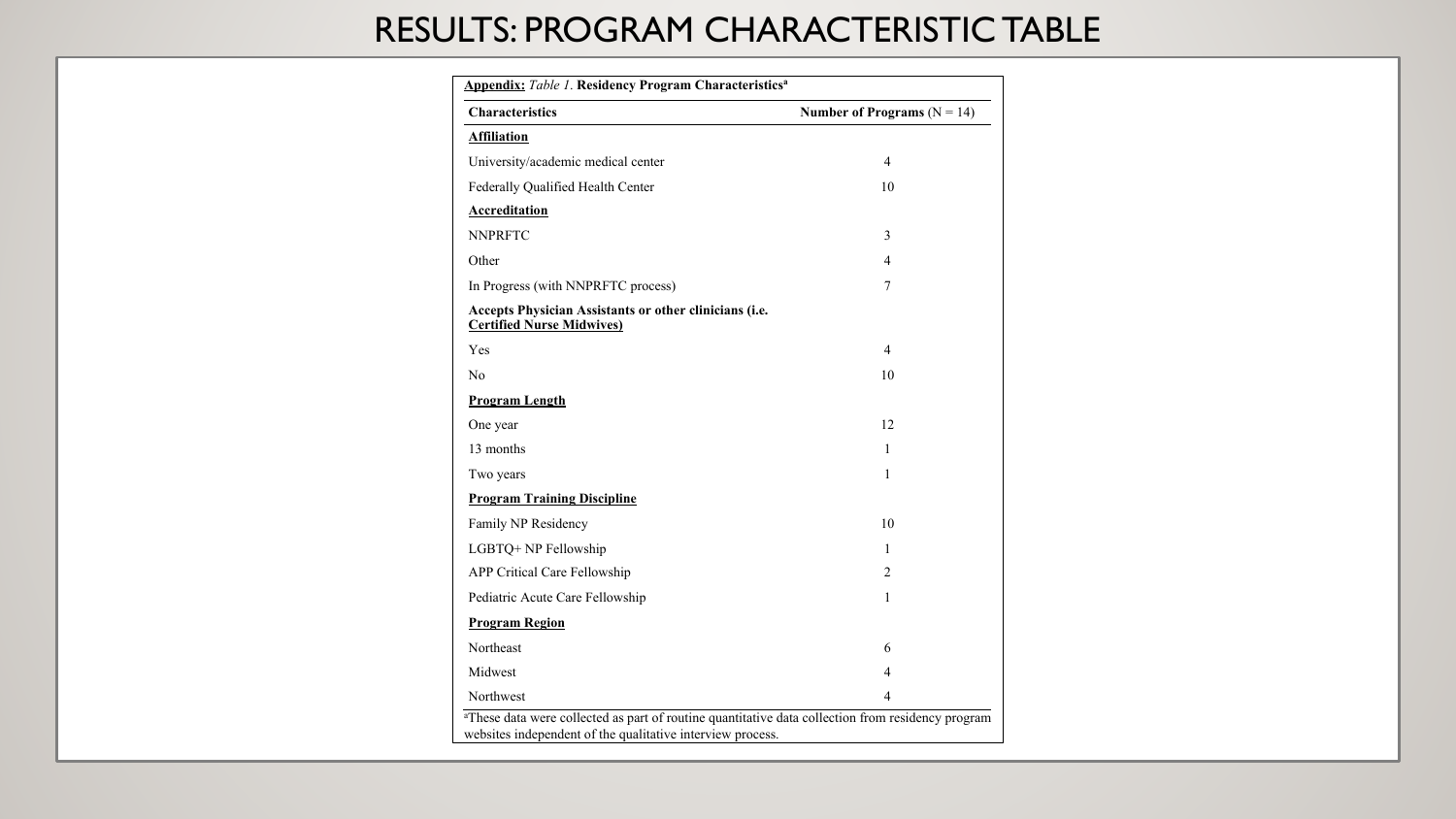### RESULTS: KEY INFORMANTS

- Each key informant was either a program director/co-director ( $n = 14$ ) or clinical coordinator  $(n = 5)$ .
- Most program directors were family nurse practitioners ( $n = 14$ ); one program director was a family physician, two were physician assistants and two clinical/educational coordinators did not hold a clinical degree.
- Most  $(n = 15)$  key informants were actively-practicing clinicians who were seeing patients, with clinical time allotted into their FTE position.
- Four key informants (two program directors; two clinical coordinators) were strictly administrative and did not see patients; they did, however, act as direct preceptors to the residents/fellows.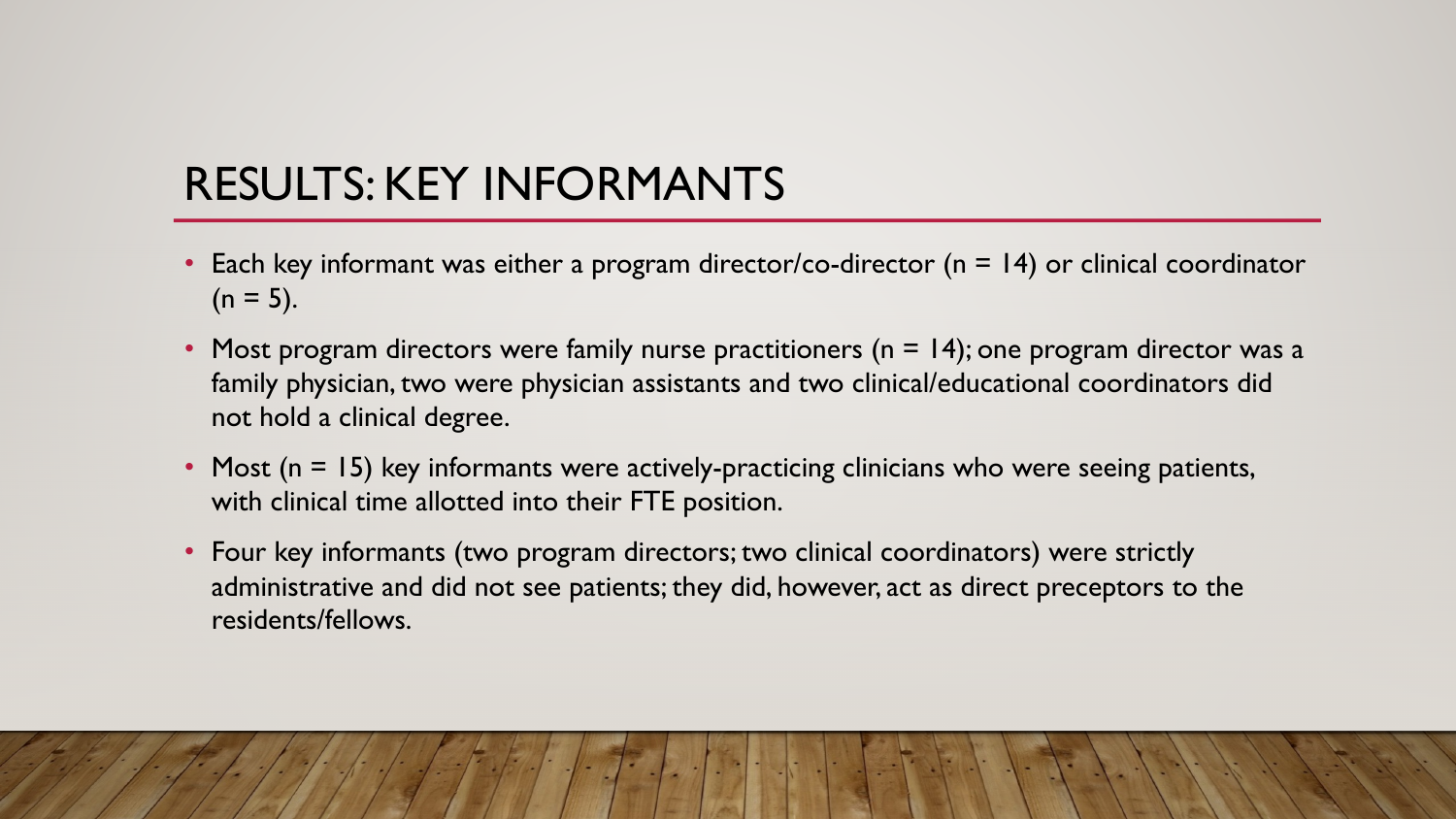## RESULTS: RESIDENT SELECTION

- Program directors all followed a relatively standard application process that consisted of an electronic application, academic transcripts, letters of recommendation, statement of purpose, background screening and interviews.
- One key informant required three years of previous experience as a registered nurse (RN) as a prerequisite to applying.
- Key informants indicated that interest in their programs had ballooned within the last year, with several directors noting nearly double the applicants from the previous cycle.
- Training discipline was predominantly oriented to family medicine ( $n = 10$ ); two key informants were directors or co-directors of a critical care fellowship; one key informant was the director of an LGBTQ+ NP fellowship; one key informant was the director of a pediatric acute care fellowship (Table 1).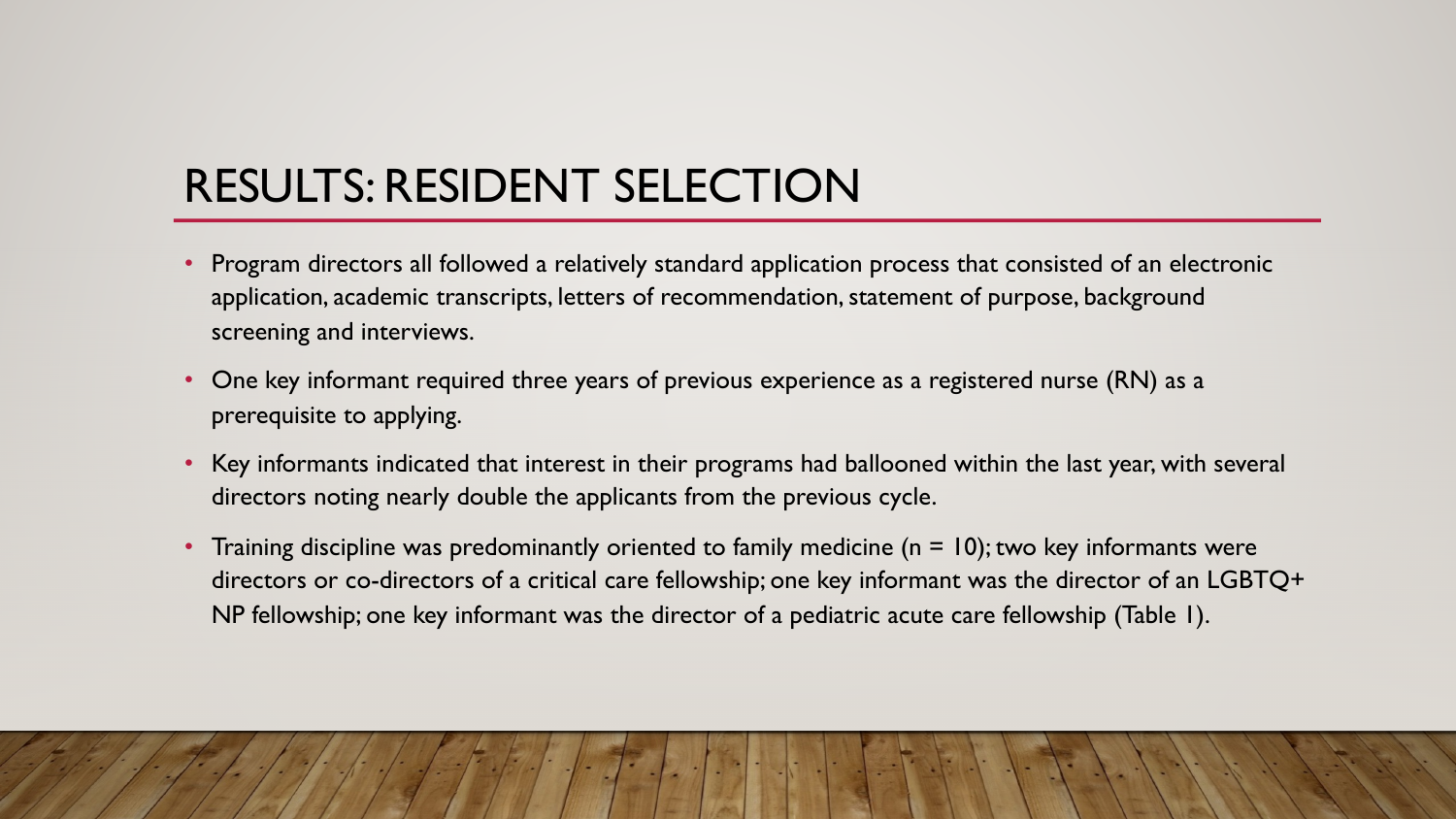## RESULTS: CURRICULUM DEVELOPMENT

- Curriculum development varied across programs; most interviewees self-developed elements of their curriculum but those who were either accredited or working to become accredited through NNPRFTC used content provided by the Consortium.
- One key informant developed their own lectures and curriculum with modules from the American Academy of Family Physicians and the use of a curriculum available through the Society of Teachers of Family Medicine (STFM).
- Incorporation of didactics into clinical experiences varied across all key informants. Most informants spoke of an integration of content into each week, while some had bi-monthly, full-day didactics with a specific clinical focus.
- Most programs (n = 10) offered some form of CEUs/CMEs through didactics, national conferences or completion of web-based modules; a notable number of programs ( $n = 4$ ) did not.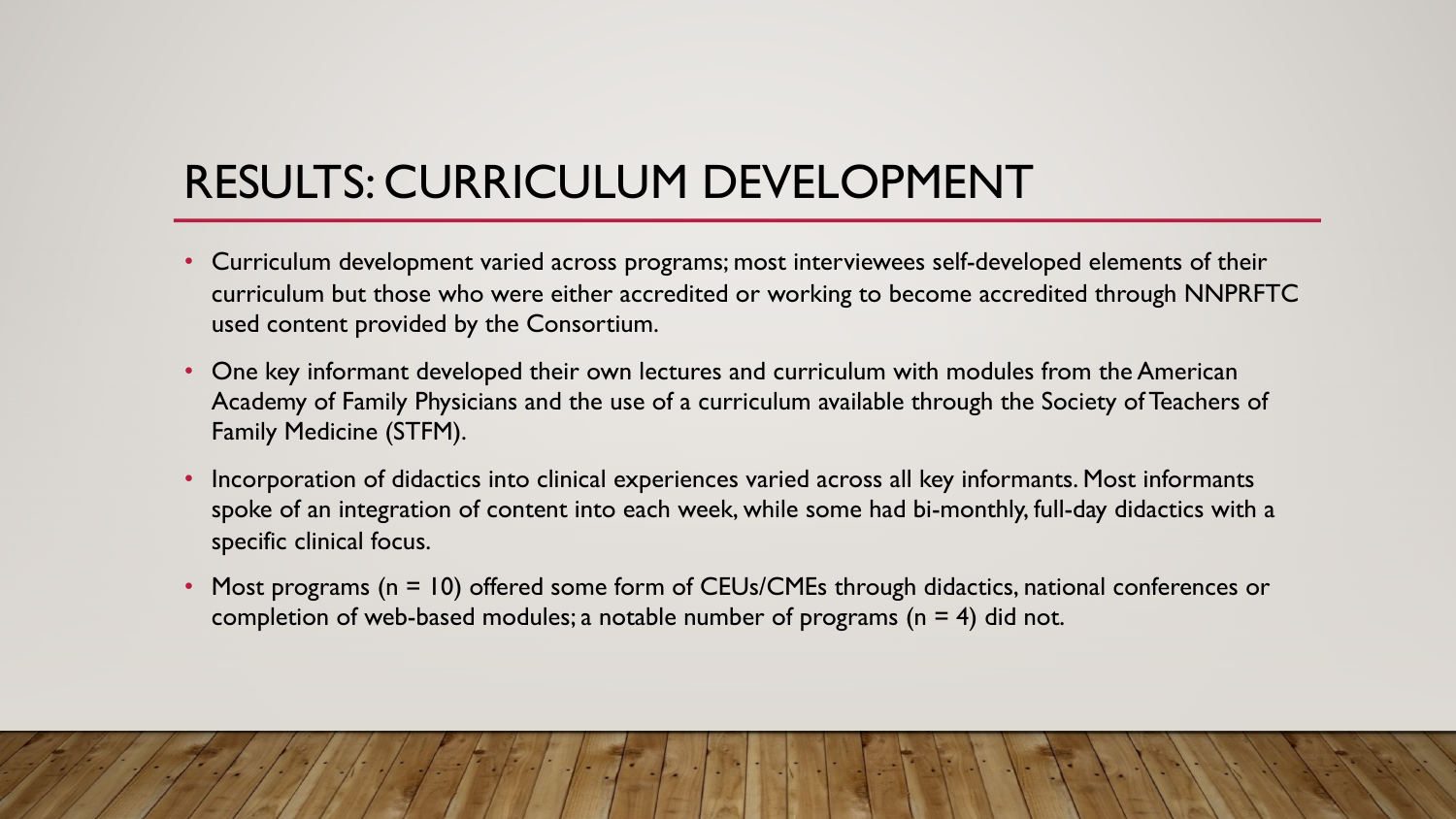## RESULTS: PROGRAM FUNDING

- Half of the key informants ( $n = 7$ ) indicated that they received some form of grant-based funding; regardless of grant monies, all informants reimbursed for services provided by residents.
- Four key informants disclosed that they received grant funding through Health Resources and Services Administration (HRSA); one informant received an endowment from a partnering non-profit; another received funding through their state primary care association; one key informant revealed that their program received monies through a delivery service reform initiative through their state's Medicaid program.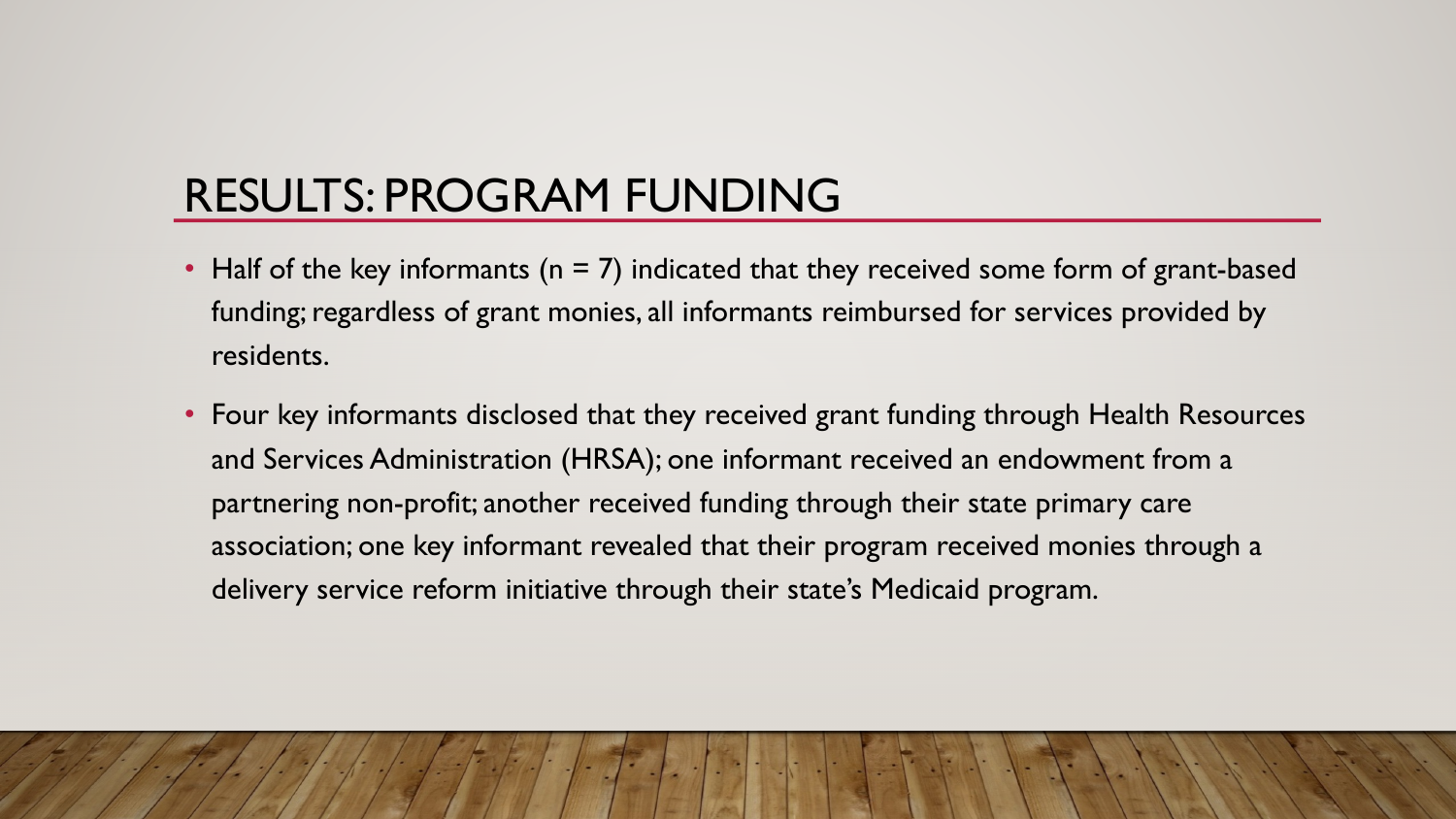## RESULTS: SUCCESSES AND CHALLENGES

- Successes included: cultivating interest and buy-in among senior officials, potential clinical preceptors and other care team members; getting the program officially started and welcoming the first cohort of residents; graduating their first residency classes
- Challenges encountered by key informants varied. The most ubiquitous and oftmentioned challenge to program implementation was the COVID-19 pandemic. Other challenges were related to implementation of telehealth, as several key informants indicated that they previously had not used it in their daily practice.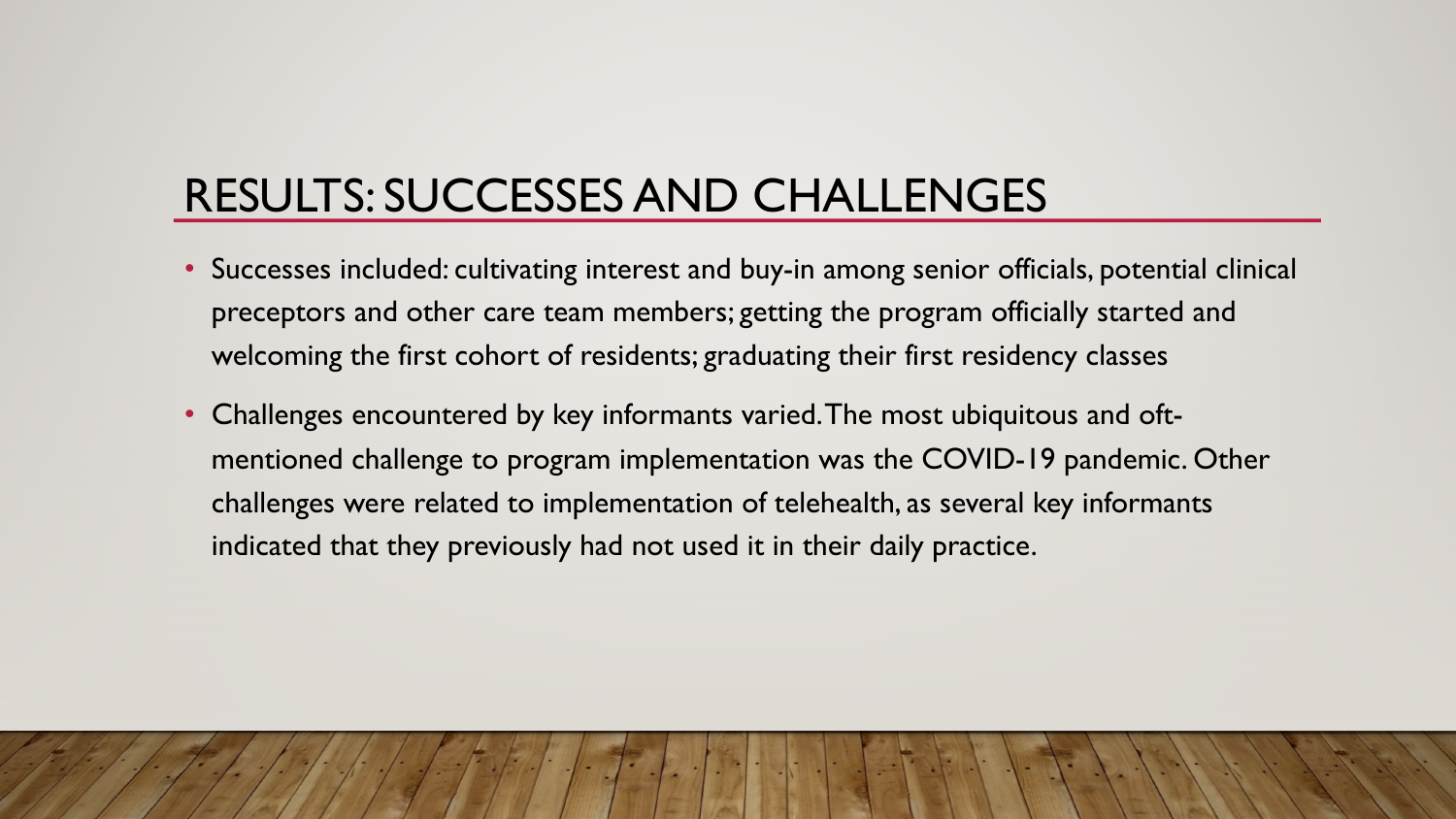## RESULTS: EVALUATION

- Key informants evaluated their programs and residents in various ways, with several noting that their evaluation process was "constant", "ongoing" and "an every-day process".
- Two noted that they used official evaluation platforms (one used myevaluations.com; another used the 'New Innovations' evaluation program) for their respective processes while most others indicated that they had self-developed quarterly and end-of-residency evaluations for each cohort
- Specific to key informants who used the NNPRFTC curriculum was resident journaling of their experiences; one informant spoke to the growth experienced by residents in reviewing their journal entries from the beginning of their residency to the end as an indicator of their growth and knowledge gained throughout the training period.
- Residents were able to offer feedback on themselves, their preceptors and the entire program.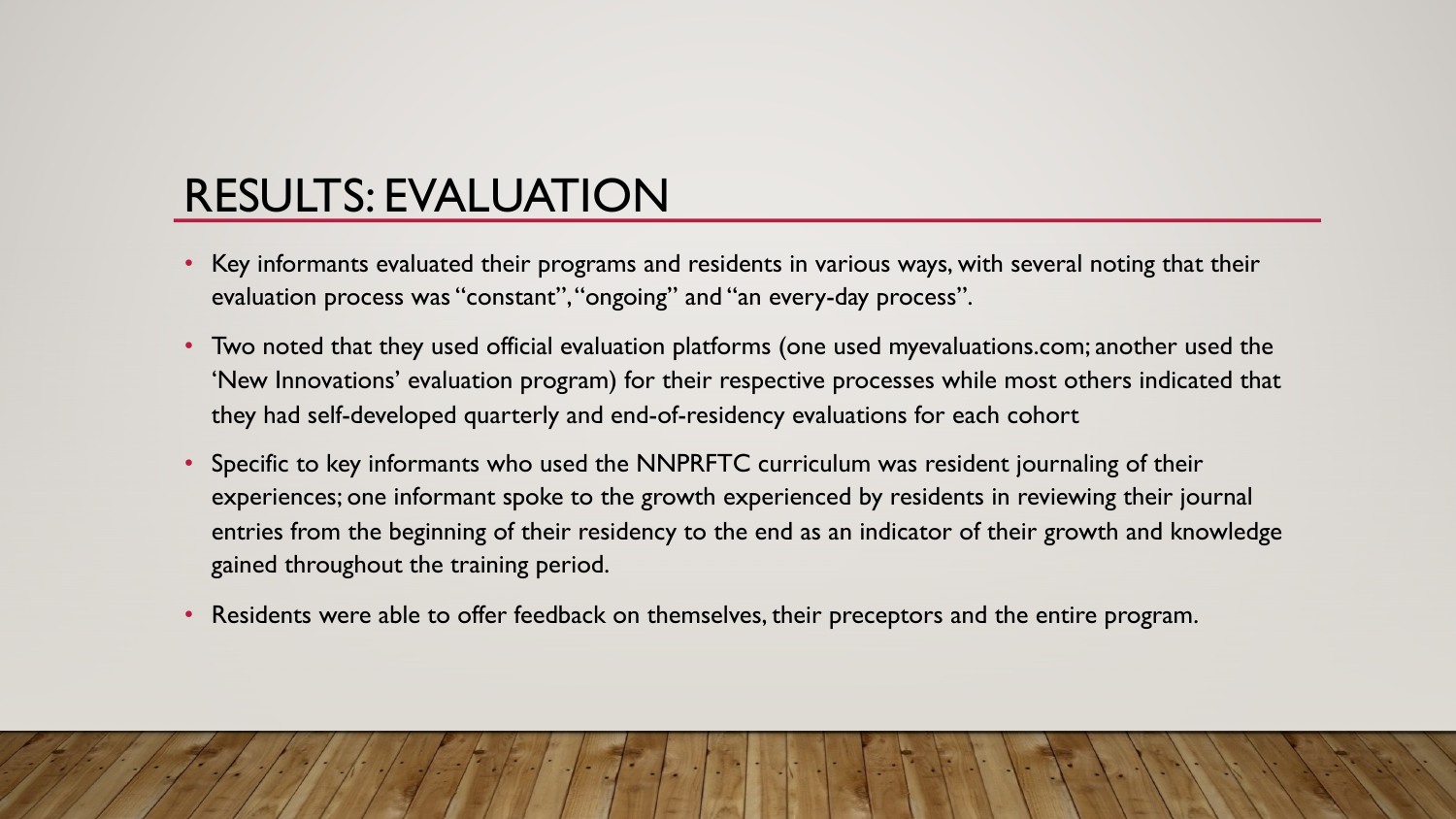#### RESULTS: RECOMMENDATIONS FOR NEW PROGRAMS

- Key informants offered several recommendations for new program directors. One informant spoke specifically to accreditation and that if a program seeks to become accredited it is best to start early.
- Three informants discussed the importance of having a "planning year" during which the foundation of their program is laid in preparation.
- Several recognized that when fostering buy-in from administration it is important to pitch the program as an investment that might incur losses during its first year or two
- Other informants spoke to the importance of recruiting the right candidates for the program as these are potential future employees for one's practice.
- Another informant spoke to the importance of having practicing nurse practitioners involved in program and curriculum development; another mentioned how critical it was to have clinical preceptors who are invested in the process of educating and training residents from the start.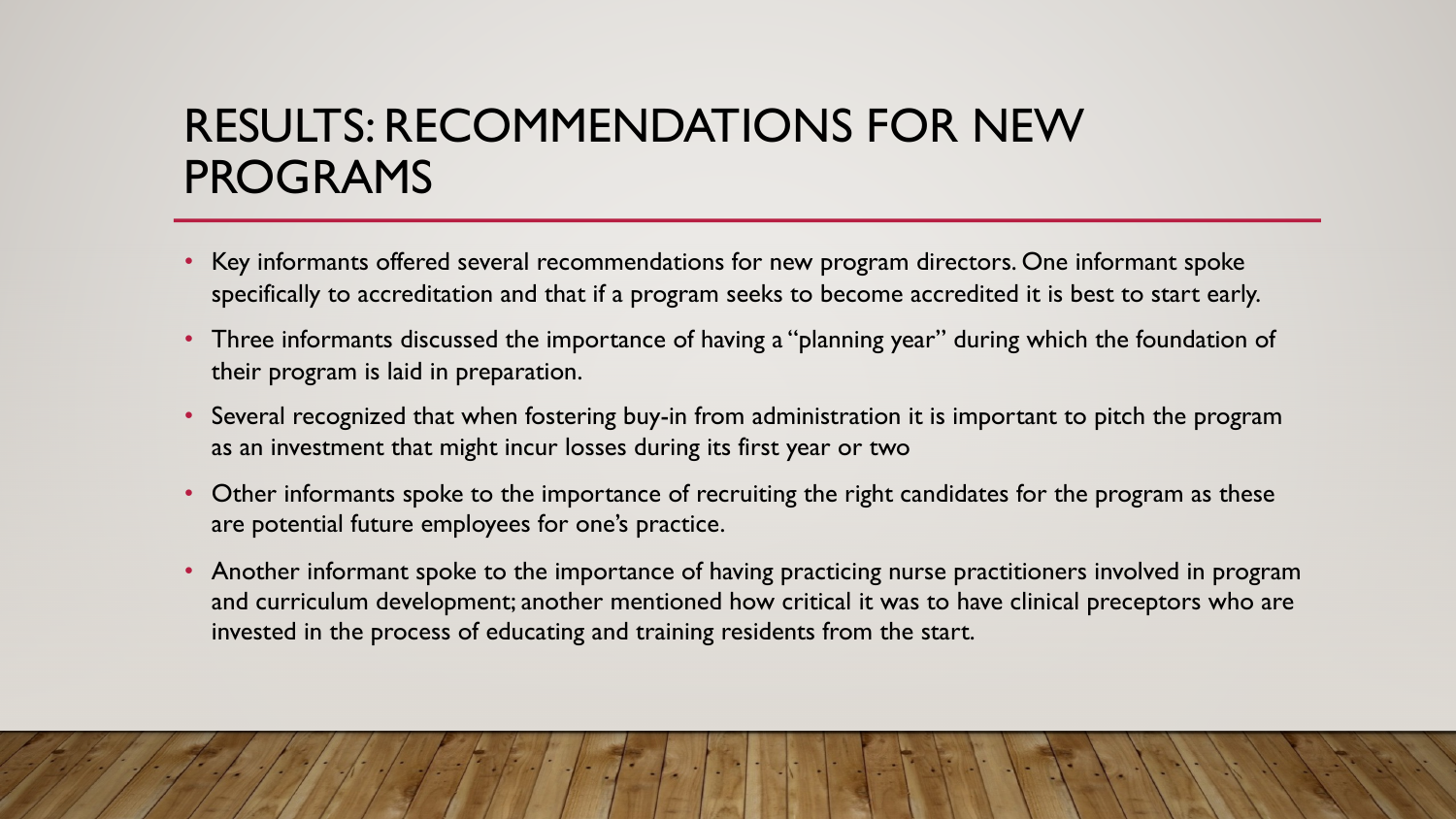#### **DISCUSSION**

- Family nurse practitioner post-graduate training programs are still considerably new. As clinicians and healthcare leaders seek innovative ways to train tomorrow's workforce, it is important to recognize the ways in which the healthcare landscape and training methods are evolving to meet patient care demands.
- The key informants of this study were eager to contribute to this research and felt that the potential findings held promise in contributing to a better understanding of NP post-graduate training program characteristics.
- Overall, there was a sense of camaraderie and cooperation among interviewees to help others succeed in their NP post-graduate training program efforts that is suggestive of such future potential.
- Through interviewing program directors and learning of the dramatic increase in applications to their residencies, interest in such programs is growing.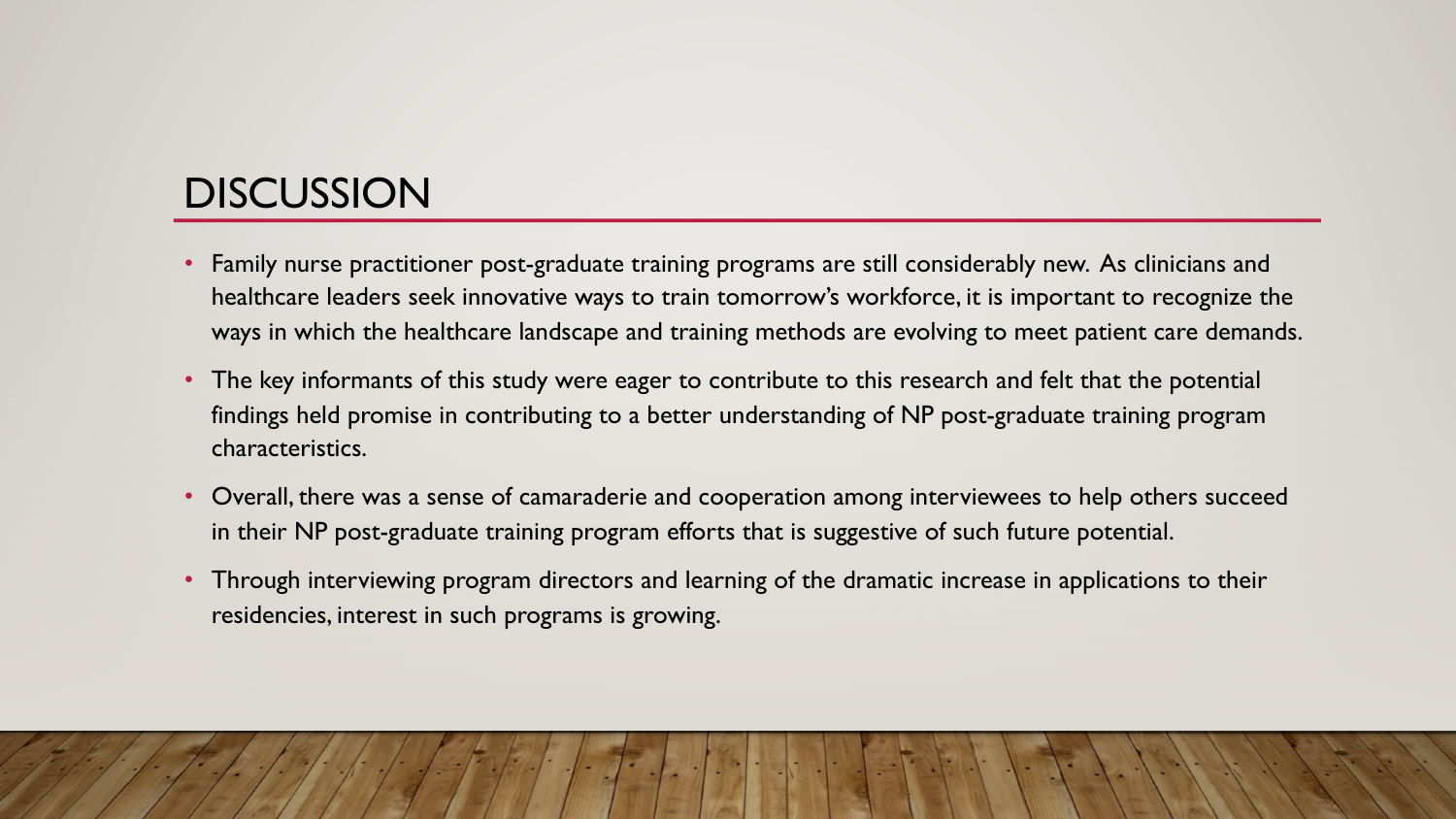## IMPLICATIONS

- The findings of this research are indicative of commonalities shared between programs and are also suggestive of long-term program sustainability and standardization. The unique combination of emerging federal grant funding, accreditation options and a stronger support network are all promising indicators of such staying power.
- Program directors and coordinators were overall optimistic despite recent challenges to program implementation that their programs were positively impacting residents and ultimately leading to better patient outcomes for their organizations.
- For Maine and MaineHealth Medical Groups, specifically, the findings of this study are indicative of a growing network of NP post-graduate training programs that are collaborative, cooperative and willing to share stories of their own respective successes and challenges.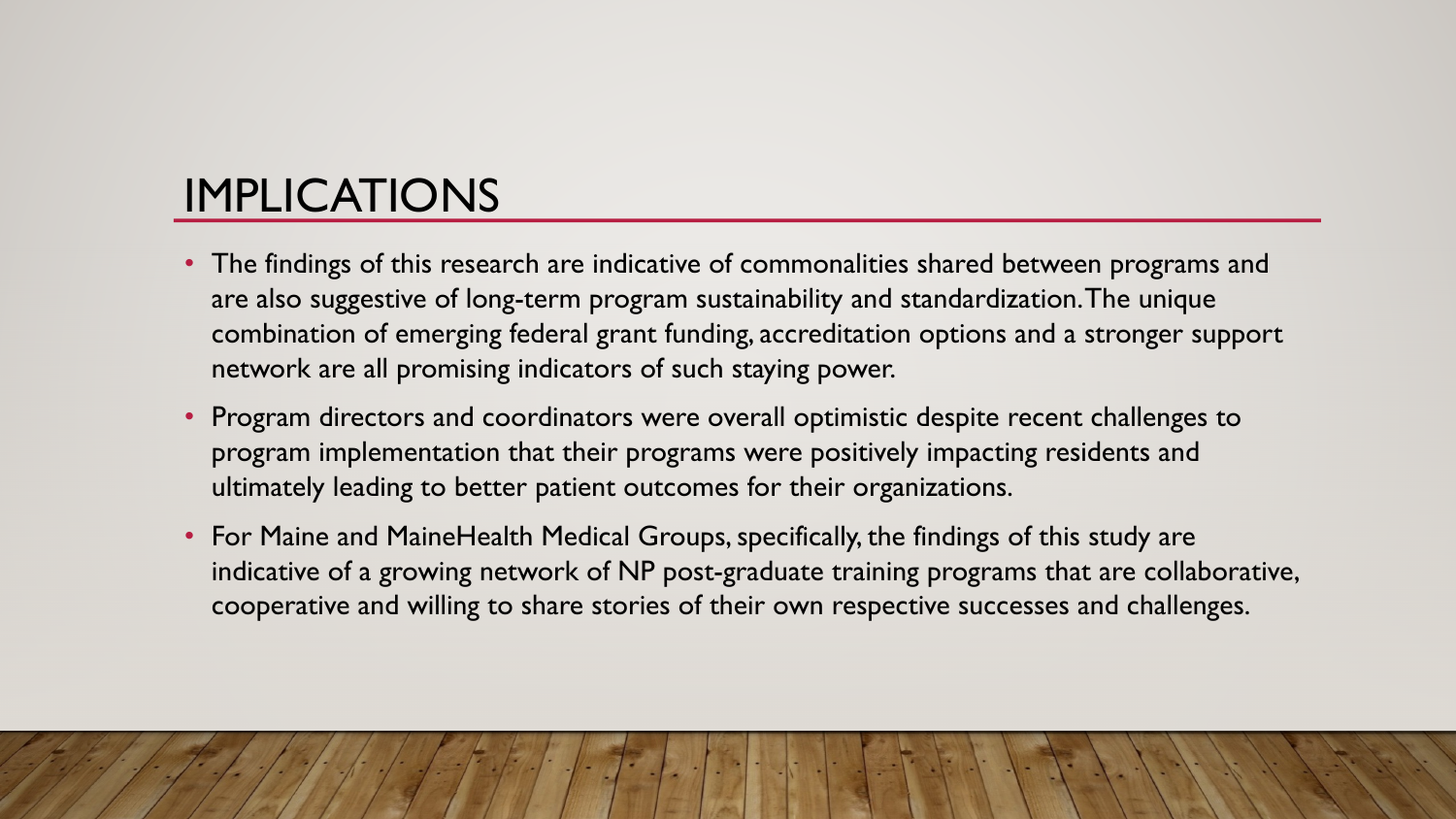#### THANK YOU!

• At this time I will gladly take questions or general comments. Contact at [jonathan.massey@maine.edu](mailto:jonathan.massey@maine.edu) for further follow-up.

• Special thank you to Erika Ziller, PhD (first reader); Peggy McRae, DNP (second reader); Caitlin Costigan, FNP (clinical preceptor); University of Southern Maine Muskie School of Public Service; friends and family.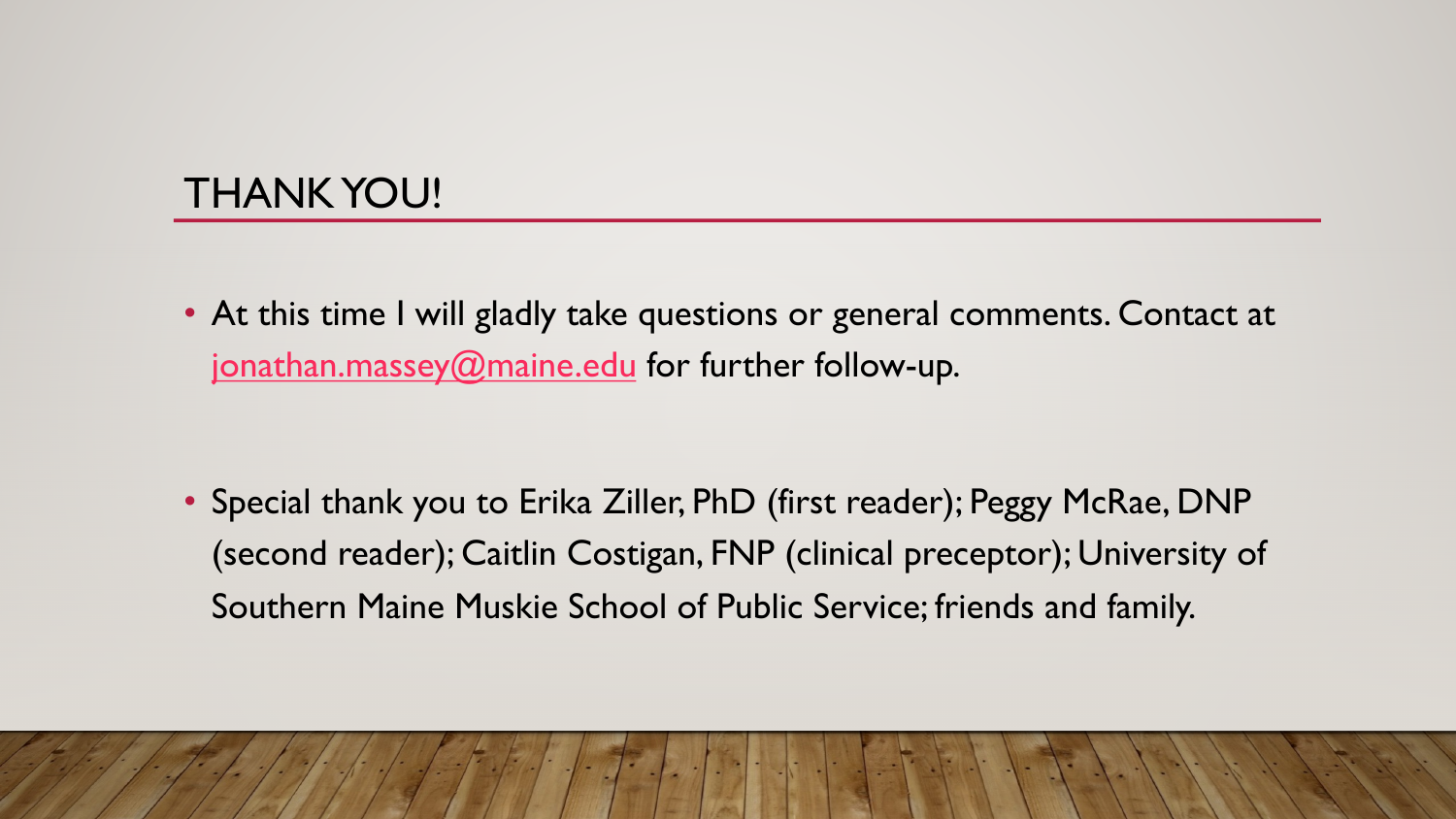#### REFERENCES:

- A Report of the National Task Force on Quality Nurse Practitioner Education. (2016). (rep.). Criteria for Evaluation of Nurse Practitioner Programs. Retrieved from https://cdn.ymaws.com/www.nonpf.org/resource/resmgr/Docs/EvalCriteria2016Final.pdf
- American Association of Nurse Practitioners (AANP). (2019). NP fact sheet. *American Association of Nurse Practitioners*. Retrieved from https://www.aanp.org/about/all-about-nps/np-fact-sheet. Accessed June 25, 2021
- Beggs, Alex RN, MSN, "A Qualitative Assessment of New Graduate Nurse Practitioners First Year of Practice" (2018). *Muskie School Capstones and Dissertations*. 137. https://digitalcommons.usm.maine.edu/muskie\_capstones/137
- Bush, C. T. (2014). Postgraduate nurse practitioner training: what nurse executives need to know. *The Journal of Nursing Administration*, 44(12), 625-627.
- Commission on Collegiate Nursing Education (CCNE) has launched a new initiative to accredit Nurse Practitioner Residency/Fellowship Programs. (2019, January). Https://Www.aacnnursing.org/Portals/42/CCNE/PDF/CCNE-NP-Residency-Fellowship-Prog.pdf. https://www.aacnnursing.org/Portals/42/CCNE/PDF/CCNE-NP-Residency-Fellowship-Prog.pdf.
- Faraz, A. (2019). Facilitators and barriers to the novice nurse practitioner workforce transition in primary care. *Journal of the American Association of Nurse Practitioners*, 31(6), 364-370.
- Find an Accredited Organization. ANA. (n.d.). https://www.nursingworld.org/organizational-programs/accreditation/find-an-accredited-organization/.
- Fink, R., Krugman, M., Casey, K., & Goode, C. (2008). The graduate nurse experience: Qualitative residency program outcomes. *The Journal of Nursing Administration*. JONA, 38(7/8), 341-348.
- Flinter, M. (2011). From new nurse practitioner to primary care provider: bridging the transition through FQHC-based residency training. *Online Journal of Issues in Nursing*, 17(1), 6-6.
- Flinter, M., & Bamrick, K. (2017). Training the next generation: residency and fellowship programs for nurse practitioners in community health centers. Middletown: Community Health Center, Incorporated.
- Harris, C. (2014). Bridging the gap between acute care nurse practitioner education and practice: the need for postgraduate residency programs. *The Journal for Nurse Practitioners*, 10(5), 331-336.
- Hart, A. M., & Bowen, A. (2016). New nurse practitioners' perceptions of preparedness for and transition into practice. *The Journal for Nurse Practitioners*, 12(8), 545-552.